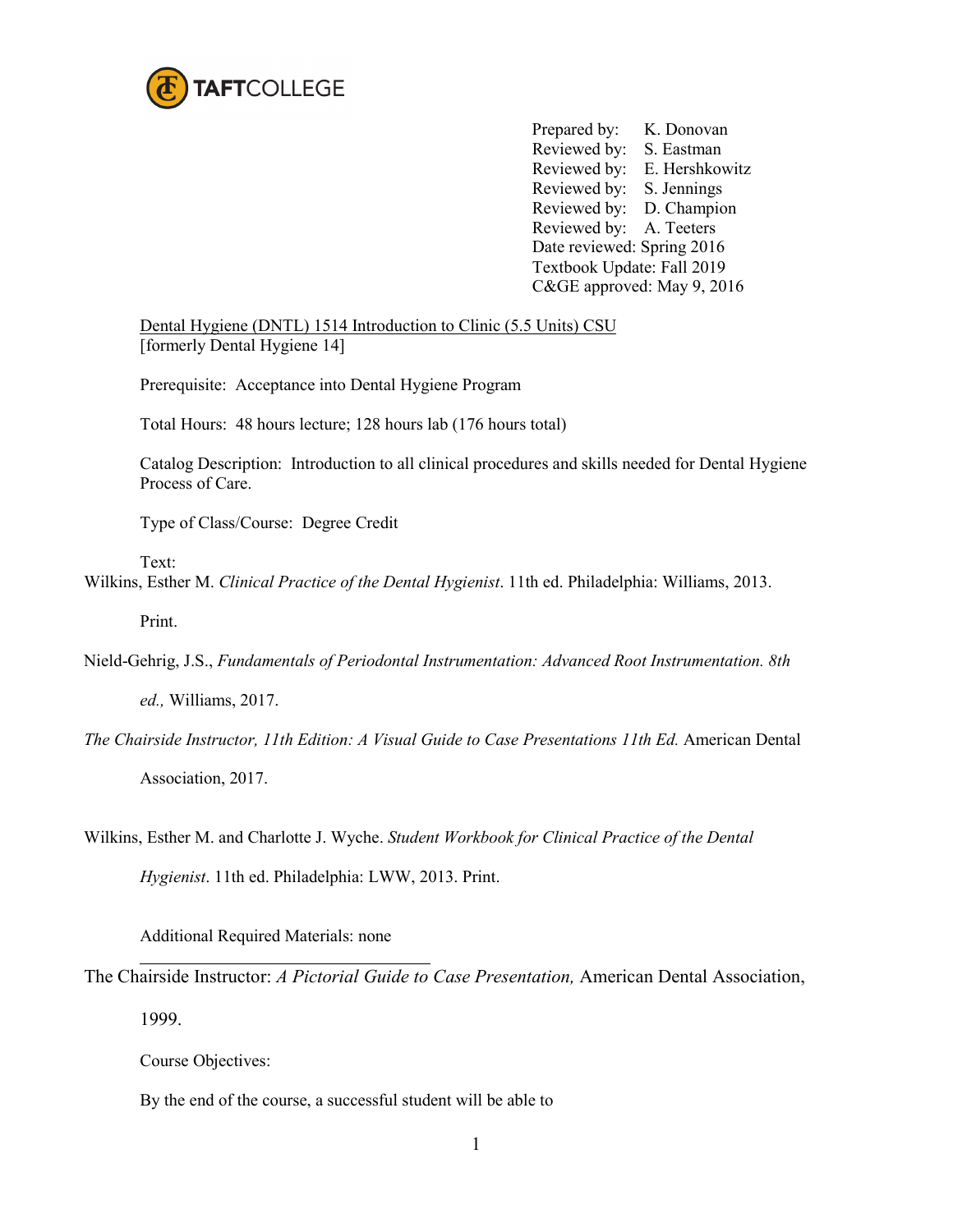

- 1. understand oral health and how it relates to total health, and explain the role of the dental hygienist,
- 2. understand asepsis and practice proper infection control procedures to include Standard Precautions,
- 3. demonstrate a working knowledge of the components of the dental chair, clinician's chair, and the dental unit,
- 4. properly sterilize instruments and supplies used in the dental hygiene clinic,
- 5. demonstrate proper hand hygiene, aseptic technique, and Personal Protective Equipment,
- 6. provide complete, legible patient treatment records and documentation
- 7. demonstrate proper ergonomics to include the correct positioning of the patient and the hygienist for all hygiene procedures,
- 8. demonstrate correct operator position, retraction, and lighting to gain access to all areas of the oral cavity,
- 10. complete the following clinical procedures on student partner**s**: extra-oral inspections, intra-oral inspections, medical histories, dental histories, personal plaque index, restorative charts, quadrant probes, deposit assessments, and polish and fluoride,
- 11. demonstrate competency in the following: mouth mirror, explorer, probe, and scaling instruments including Gracey curets, sickle scalers, and universal curets,
- 12. identify dental stains and select appropriate polishing agents,
- 13. demonstrate correct sharpening techniques on dental hygiene scaling instruments, and
- 14. develop an appropriate treatment plan based on patient's needs.

Course Scope and Content:

| Unit I   | Orientation to Clinical Dental Hygiene Practice |                                                                                                 |
|----------|-------------------------------------------------|-------------------------------------------------------------------------------------------------|
|          | $A_{1}$<br>$\mathbf{B}$                         | Rules and Regulations<br>Ethics and Professionalism<br>Program Standards and Expectations<br>a. |
| Unit II  | <b>Transmissible Diseases</b>                   |                                                                                                 |
|          | $\mathbf{A}$<br><b>B</b> .<br>C.                | <b>Standard Precautions</b><br>Personal Protective Equipment<br>Hand Hygiene                    |
| Unit III | <b>Exposure Control</b>                         |                                                                                                 |
|          | A.<br>B.<br>C.                                  | <b>Barriers</b><br>Aseptic Technique<br><b>Clinical Procedures</b>                              |
| Unit IV  | <b>Extraoral Examinations</b>                   |                                                                                                 |
|          | $A_{1}$<br>В.                                   | <b>Physical Evaluation</b><br>Lymph Node Palpation                                              |
| Unit V   | <b>Health Histories</b>                         |                                                                                                 |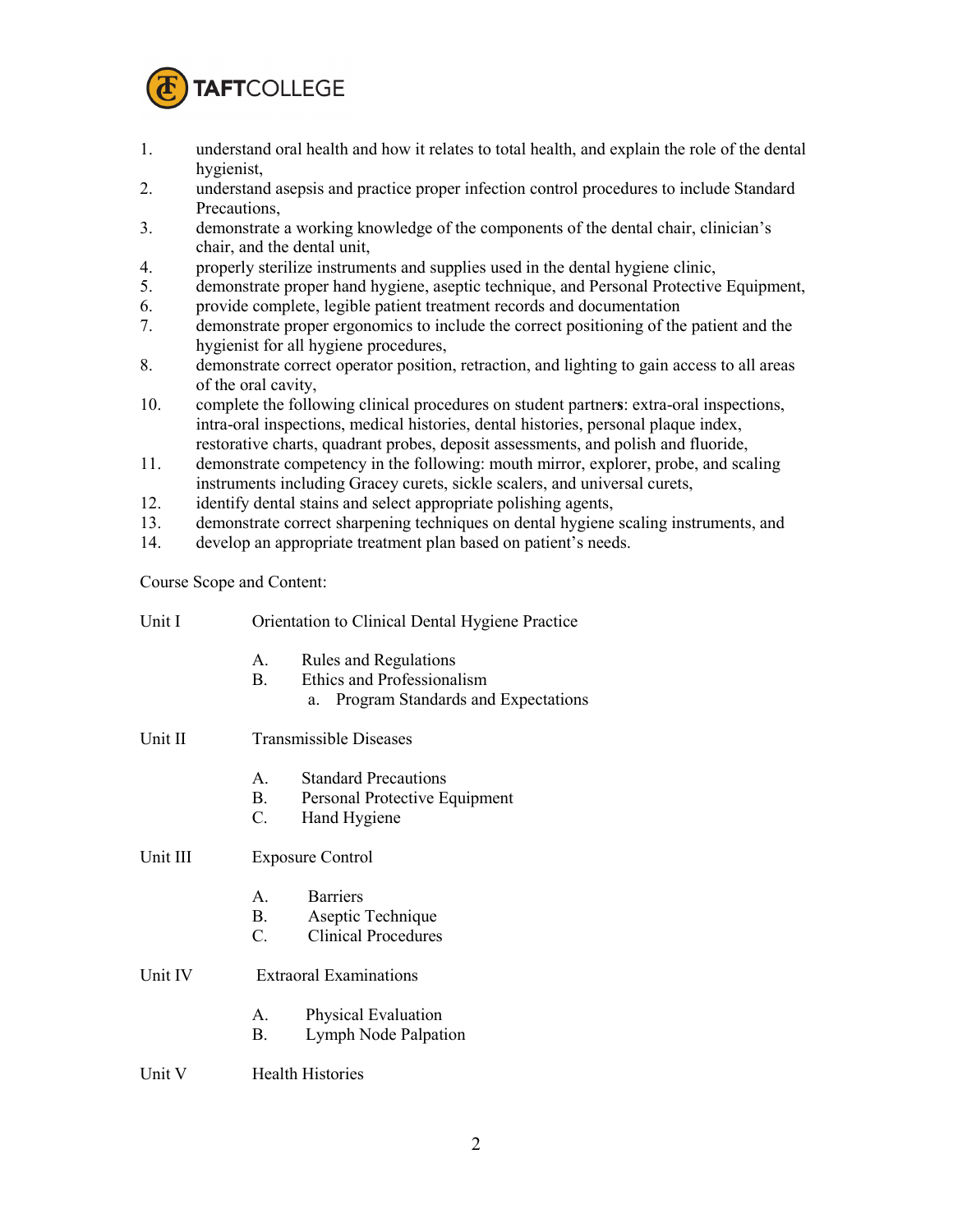

|           | Vital Signs<br>A.<br>Using the Drug Information Handbook for Dentistry<br>Β.                                                                                     |  |  |  |  |
|-----------|------------------------------------------------------------------------------------------------------------------------------------------------------------------|--|--|--|--|
| Unit VI   | <b>Intraoral Examinations</b>                                                                                                                                    |  |  |  |  |
|           | A.<br>Intraoral Anatomy<br>The Gingiva<br>$B_{-}$<br>$C_{\cdot}$<br>The Teeth<br>D.<br>Occlusion                                                                 |  |  |  |  |
| Unit VII  | Bacterial Plaque, Calculus and Periodontal Disease                                                                                                               |  |  |  |  |
|           | Progression of Disease<br>А.<br><b>Periodontal Abscesses</b><br>B.                                                                                               |  |  |  |  |
| Unit VIII | Introduction to Instrumentation                                                                                                                                  |  |  |  |  |
|           | Mouth Mirror and Lighting<br>А.<br><b>B.</b><br><b>Chair Positioning</b>                                                                                         |  |  |  |  |
| Unit IX   | <b>Dental Histories</b>                                                                                                                                          |  |  |  |  |
|           | The Dentition<br>A.<br>B.<br>Restorations<br>$C_{\cdot}$<br><b>Classification of Occlusion</b><br>D.<br>Recession, Sensitivity, Abrasion, Attrition, and Erosion |  |  |  |  |
| Unit X    | Instrumentation                                                                                                                                                  |  |  |  |  |
|           | A.<br>The Probe<br><b>B.</b><br>The Universal Curette<br>$C_{\cdot}$<br>The Sickle<br>D.<br>Area Specific Curettes, Graceys<br>Ε.<br>The Explorer                |  |  |  |  |
| Unit XI   | Stains, Polishing and Fluoride Treatment                                                                                                                         |  |  |  |  |
|           | Types of Stains<br>А.<br><b>B.</b><br><b>Fundamentals of Polishing</b><br><b>Selective Polishing</b><br>$C_{\cdot}$<br><b>Fluoride Application</b><br>D.         |  |  |  |  |
| Unit XII  | Calculus Code and Periodontal Typing                                                                                                                             |  |  |  |  |
|           | <b>Charting Calculus</b><br>А.<br>Periodontal Charting<br><b>B.</b><br>$C$ .<br>Determining Code and Type                                                        |  |  |  |  |
| Unit XIII | <b>Instrument Sharpening</b>                                                                                                                                     |  |  |  |  |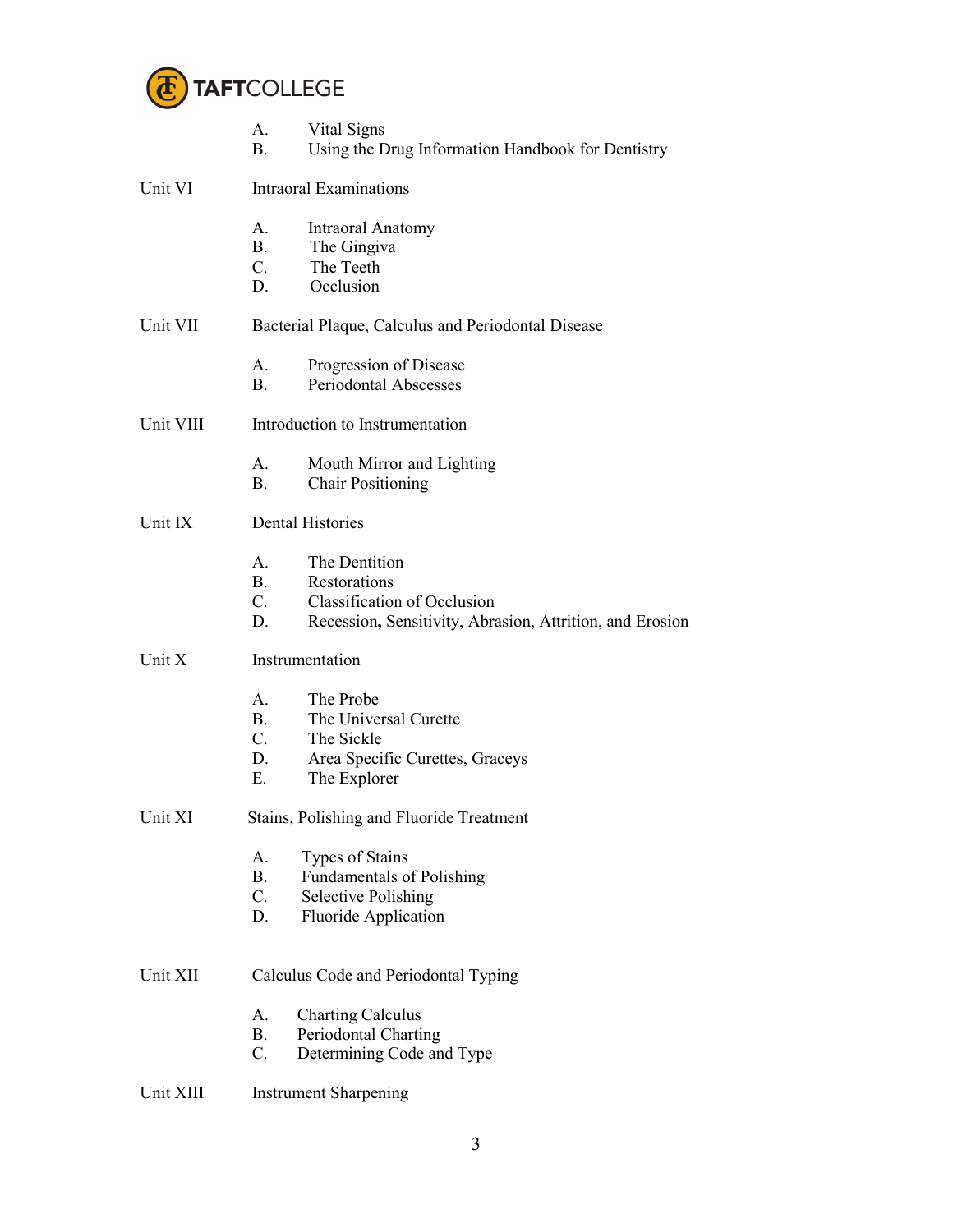

- A. Principles of Sharpening
- B. Armamentarium

## Unit XIV The Dental Hygiene Treatment Plan

- A. Priority of Treatment
- B. Risk Factors
- C. Treatment Sequencing
- D. Recalls and Re-Evaluations

Learning Activities Required Outside of Class:

The students in this class will spend a minimum of 6 hours per week outside of the regular class time doing the following:

- 1. Independent reading
- 2. Studying
- 3. Instrument practice on typodonts
- 4. Pattison Institute Videos

Methods of Instruction:

- 1. Laboratory projects
- 2. Lectures
- 3. Class discussion
- 4. Audio-visual presentations
- 5. Laboratory demonstrations using chair-mounted, simulated heads with typodonts
- 6. Clinical examination of patient-student partners and selected patients
- 7. Clinical practice and application of typodont and/or of lecture material

Methods of Evaluation:

- 1. Examinations and quizzes, including:
	- a. multiple choice questions
	- b. matching questions
	- c. true/false questions
	- d. essay questions
	- e. short answer questions
- 2. Instrumentation practicums
- 3. Demonstration of professional behavior
- 4. Completion of clinical performance evaluations

Supplemental Data:

| TOP Code: | 124020: Dental Hygienist |
|-----------|--------------------------|
|           |                          |